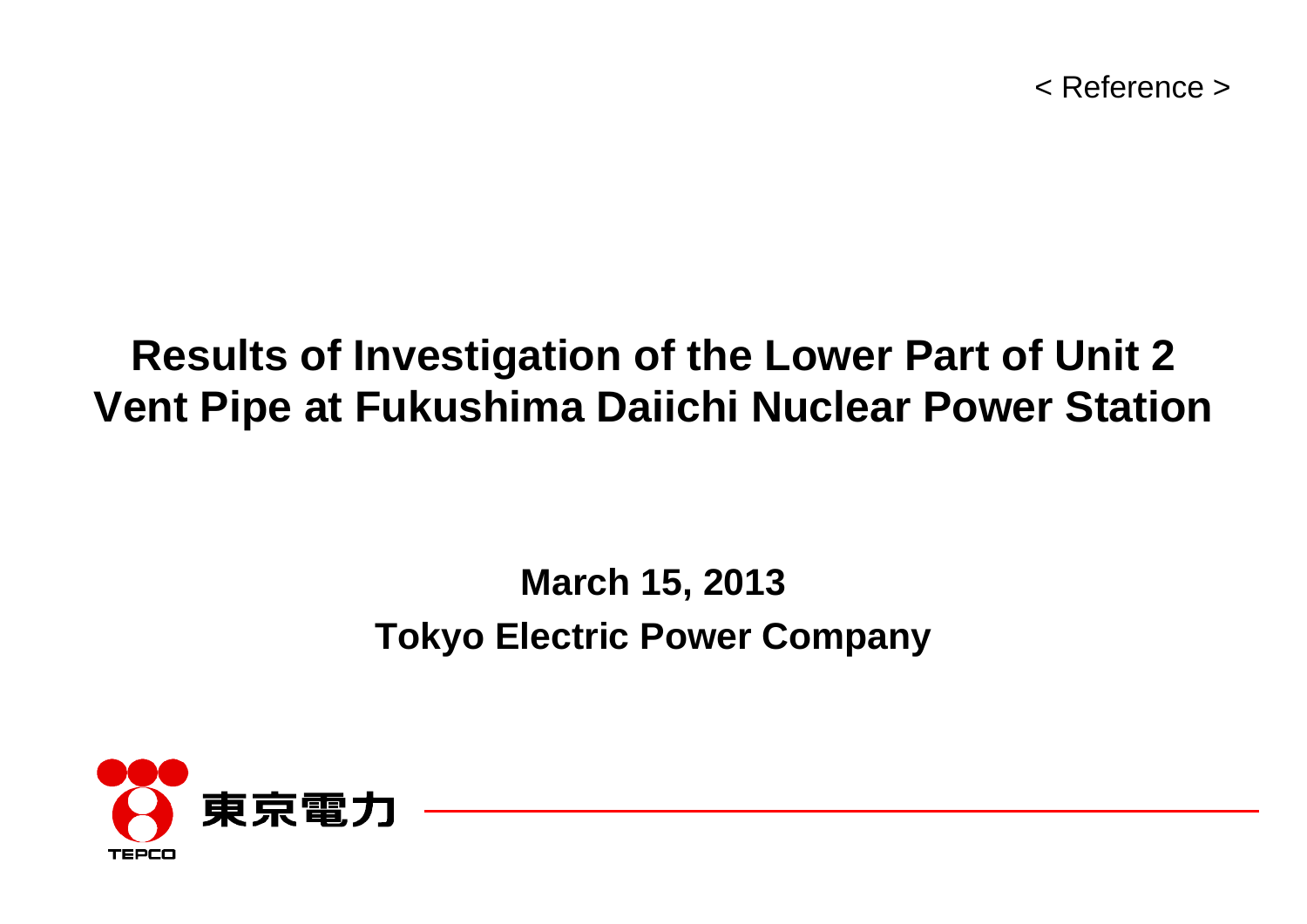#### **Investigation Locations and Current Conditions (North-northwest Vent Pipe)**



Photo taken on March 15, 2013 by TEPCO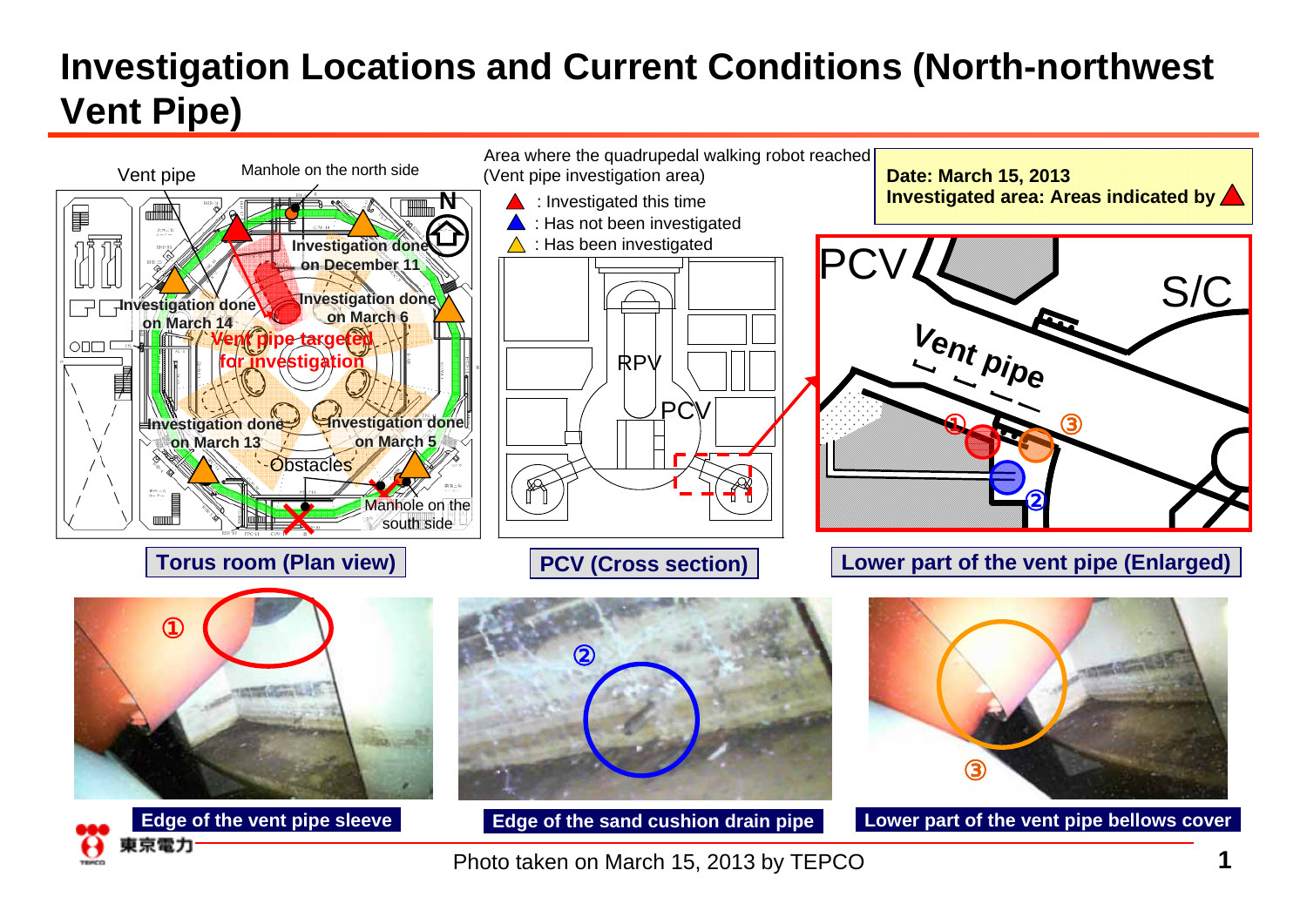The results of investigation of the lower part of the vent pipe performed today are as follows.

- 1. No water leakage was found at the edge of the vent pipe sleeve.
- 2. No water leakage was found at the edge of the sand cushion drain pipe.
- 3. No water leakage was found at the lower part of the vent pipe bellows cover. The investigation utilizing a quadrupedal walking robot performed today was executed without trouble.

#### **Exposure dose**

Exposure dose at the investigation of the lower part of the vent pipe (March 15) - Planned dose: 3mSv

-Actual dose (Max.): 1.18mSv